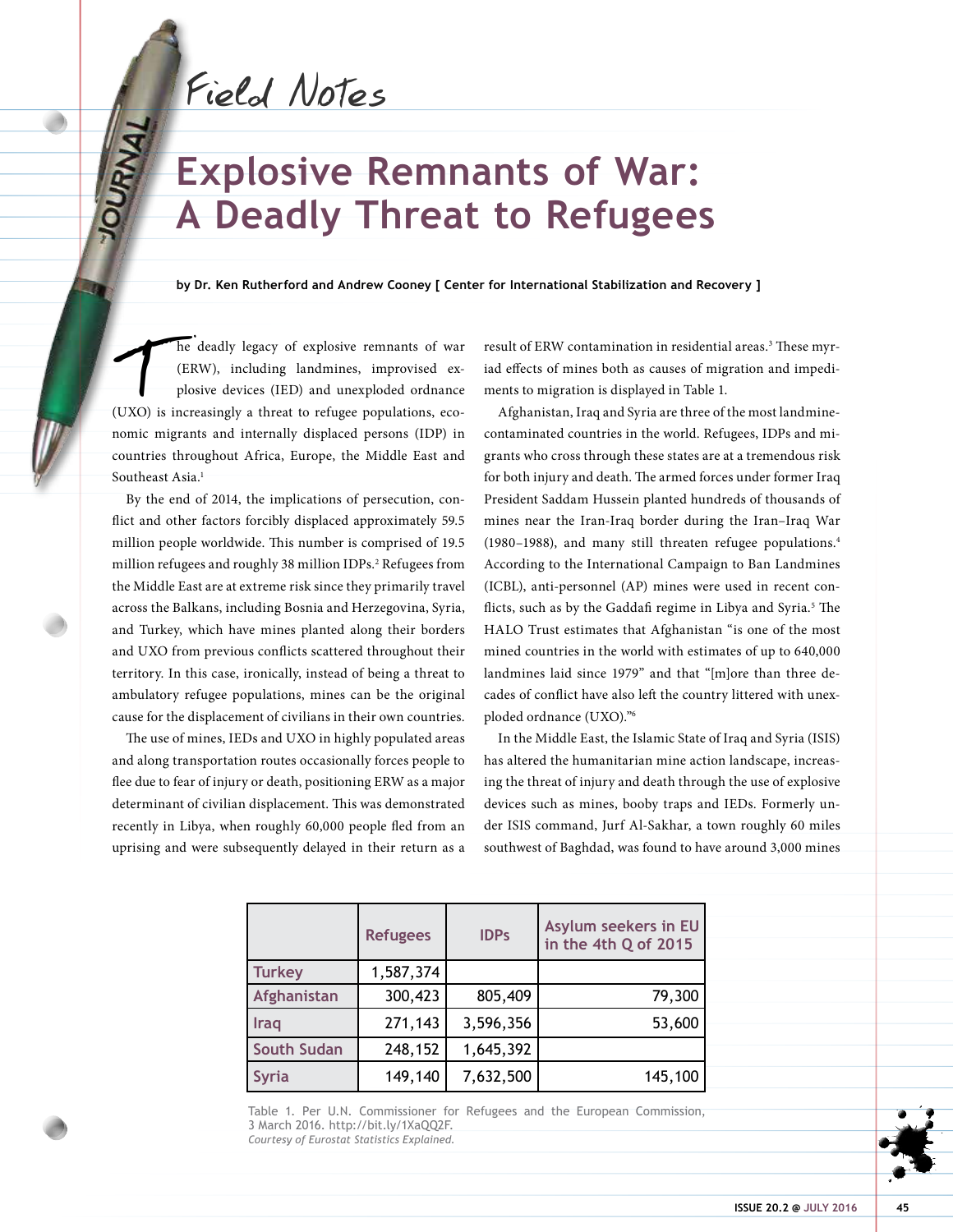

Domiz camp in Dohuk, Iraqi Kurdistan, is the temporary home to more than 16,000 Kurdish Syrians. *Photo courtesy of IRIN.*

when the Iraq army reclaimed the territory.7 ISIS also proves to be a formidable enemy and danger to refugees in the Middle East because of their ability to adapt and reinvent these explosive devices. Moreover, the transnational insurgency group is committed to deploying vast amounts of nuisance mines, which are harder to locate, mark and clear as they are not deployed for military tactical purposes but are laid haphazardly and at random.<sup>8</sup> ISIS leverages its advantage of territory, facilities, financing and technical knowledge to adapt.<sup>9</sup> According to the Kurdish fighters who battle ISIS, the group left thousands of mines in their wake as they fled the Syrian city of Hasakah. There are so many mines, in fact, that at least 15 villages around Hasakah are uninhabitable; Kurdish fighters simply do not have the technology or skills to conduct mine clearance. A commander in the army stated that 15 of his fighters were killed in the last four months while attempting to defuse mines.10 Additionally, Iraqi forces took the city of Anbar back from ISIS control in December 2015. However, ISIS "used 'improvised explosive devices' to booby trap roads, buildings, pylons, bridges and river banks, and placed snipers in high positions as it seeks to hamper the progress of its enemies in Ramadi."11 Since December 2015 and as a result of these tactics, roughly 20 civilians were killed and many others injured by IEDs while trying to flee. Looking at Iraq as

a whole, there are currently 3.3 million IDPs in 3,500 sites across the country, according to statistics issued by the U.N. mission in Iraq in March 2016.<sup>11</sup>

Fighting not involving ISIS continues to occur throughout Iraq but especially around the city of Ramadi. According to Iraq's Ministry of Displacement and Migration, thousands of Iraqi citizens fled from the fighting between the army and Daesh militants around the city. The Iraqi army previously reclaimed the city from Daesh militants in December 2015, and the government is clearing the city of UXO before IDPs can safely return.<sup>12</sup>

These obstacles demonstrate the critical danger citizens face even after they return home. According to MAG (Mines Advisory Group), approximately 110,000 Syrian refugees have fled to Iraq. The majority live near the Domiz Refugee camp, which is located next to a former military base and is heavily contaminated with mines and UXO.<sup>13</sup> Since the late 1980s, mines have victimized more than 29,000 people across Iraq, with more than 14,000 of those casualties occurring in the Kurdistan region. This is an immediate issue, as the majority of refugees are currently living in this region.<sup>14</sup> In addition, minefields remain along the borders of Iran, Saudi Arabia, Syria and Turkey, as well as along the internal former Green Line separating the Kurdistan region from central and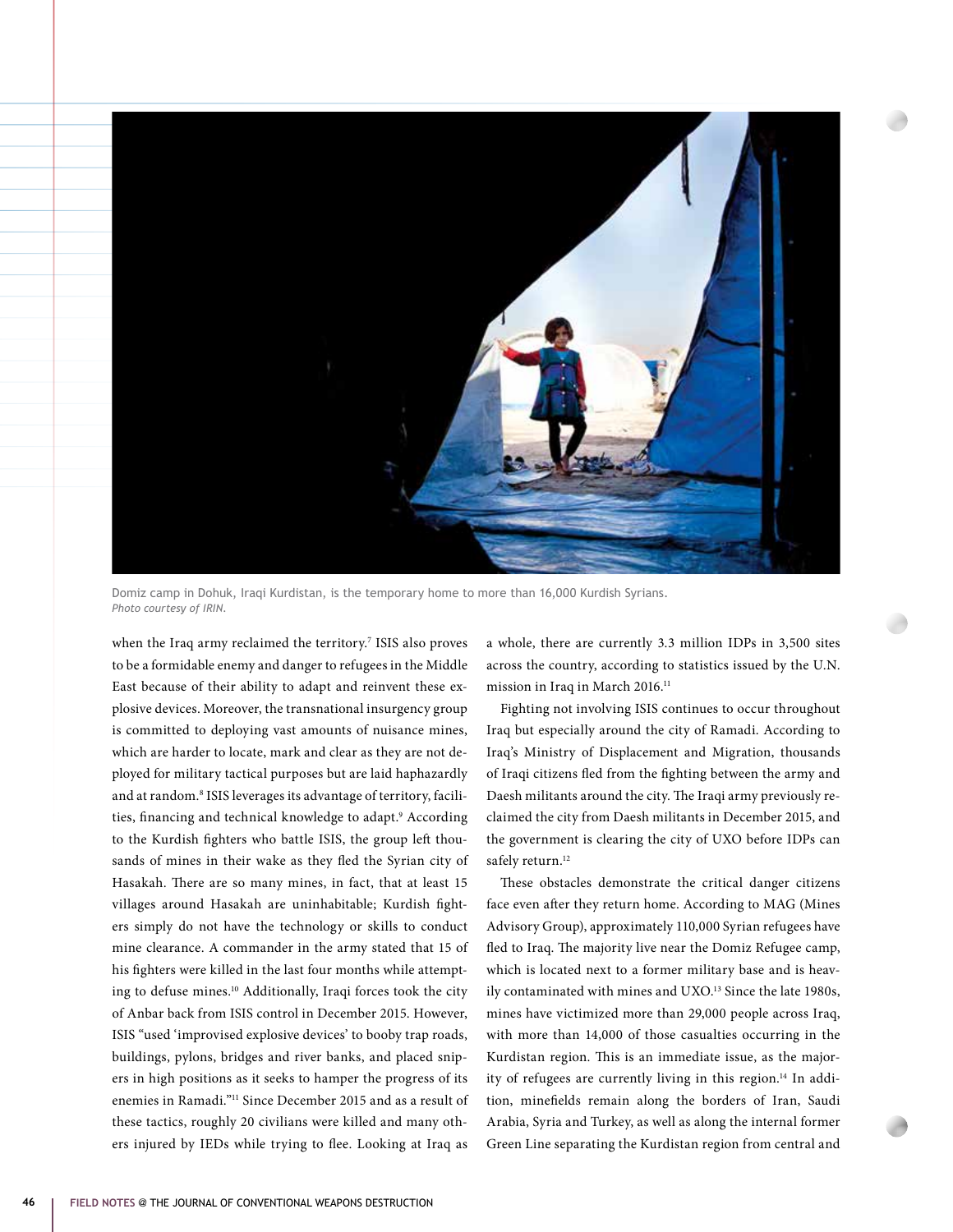| Country      | Number of<br>casualties |
|--------------|-------------------------|
| Afghanistan  | 1,296                   |
| Colombia     | 286                     |
| Myanmar      | 251                     |
| Pakistan     | 233                     |
| <b>Syria</b> | 174                     |
| Cambodia     | 154                     |
| Mali         | 144                     |

Table 2. Bolded countries ratified the *Anti-Personnel Mine Ban Convention*, per the *Landmine and Cluster Munition Monitor*, November 2015. http://bit.ly/24AqYwL. *Table courtesy of the* Landmine and Cluster Munition Monitor.

southern Iraq. As a result of the massive amount of mines, refugee movement in Iraq is heavily restricted. Table 2 lists countries with more than 100 reported ERW casualties in 2014.

# The Middle East

Since the Syrian Civil War began, people in increasing numbers have fled the country for Europe and North America in search of a better quality of life. To date, at least 1.6 million Syrians have sought refuge in Turkey, and the Turkish government has already spent nearly US\$4 billion in response. Their path across the border into Turkey is littered with UXO, greatly increasing risk of injury or death. Human Rights Watch (HRW) reports that Turkey laid almost 615,500 mines along its border with Syria to prevent illegal border crossings between 1957 and 1998. HRW states that a restricted zone along the Turkey-Syria border threatens thousands of Syrian refugees with a high number of mines.15 Despite the Turkish General Assembly passing a bill in February 2015 to clear the majority of those mines, refugees continue to be killed and injured as they try to escape from Syria.16 A renewed effort by the Turkish government may make a huge difference in procuring safety for migrants fleeing Syria. According to Turkish Defense Minister Ismet Yilmaz, more than 222,000 mines will be cleared, and the country aims to conclude clearance operations by 2022.17 Civilians are not the only ones who are at serious risk from mines. According to ARA News from 16 March 2016, at least five Kurdish YPG (People's Protection Units) fighters were killed and 20 or more wounded in a mine explosion planted by ISIS prior to their departure from Shaddadi city in Syria's northeastern Hasakah province.<sup>18</sup>

The current number of Syrian refugees is simply staggering. According to the UNHCR, there are 4,813,993 registered Syrian refugees as of 16 March 2016, with 2.1 million residing in Egypt, Iraq, Jordan and Lebanon. Another 1.9 million refugees are in Turkey and more than 28,000 in North Africa. The refugees are 49.3 percent male, 50.7 percent female, with the largest demographic being those between the ages of 18 (21.5 percent) and 59 (24 percent). Between April 2011 and January 2016, there have been 935,008 Syrian asylum applications in Europe.<sup>19</sup>

Despite having an economy that comprises less than 0.001 percent of the U.S. and E.U. economies, Jordan has accepted at least 60 times the number of Syrian refugees as France and 250 times the number of refugees as Italy. Based on the latest figures from the UNHCR, there are 630,000 Syrian refugees registered in Jordan.19 With so many migrants and refugees, Jordan is having an extremely difficult time keeping up with the increasing numbers. According to Amnesty International, 58 percent of Syrians in Jordan who have chronic health conditions lack access to medications or other health services.<sup>20</sup> This is a serious issue because these refugees rely heavily on the health services provided by Jordan. Lebanon, too, is bearing the brunt of the protracted violence in Syria. According to Al Arabiya, the number of Syrian refugees in Lebanon is more than a quarter of the country's own population, and Lebanon is hosting at least 1.2 million refugees.<sup>21</sup>

IDPs and refugees are concurrently vulnerable to landmine devastation. Presently the 7,632,500 IDPs in Syria are threatened by mines and UXO. Furthermore, roughly 6.5 million of those IDPs are in need of serious humanitarian assistance in the wake of the ongoing conflict according to the United Nations.22 In 2012, Syrian troops reportedly planted mines along routes used by IDPs trying to flee the country.<sup>23</sup> ISIS has similarly added to the danger by leaving mines and UXO in Christian civilian homes. As a result, civilians returning to their homes are faced with underground devices that can be triggered by something as simple as a bicycle or a child's footsteps.<sup>24</sup>

#### Europe

Even after reaching Europe, refugee populations are not safe from the devastating effects of mines. Croatia and Hungary recently closed their borders to refugees, forcing them to follow a new path from Albania, Bosnia and Herzegovina, and Montenegro. Left over from the Yugoslav Wars of the 1990s, Bosnia and Herzegovina has 1,417 minefields across 1,165 kilometers of territory.<sup>25</sup> The flooding that plagued the country in 2014 is another issue compounding the country's mine contamination. Many mines have shifted to new areas, calling for emergency marking in many of the flooded areas.<sup>26</sup> Prior to the border closing, the majority of refugees could safely cross through Hungary on the way to their final destination, most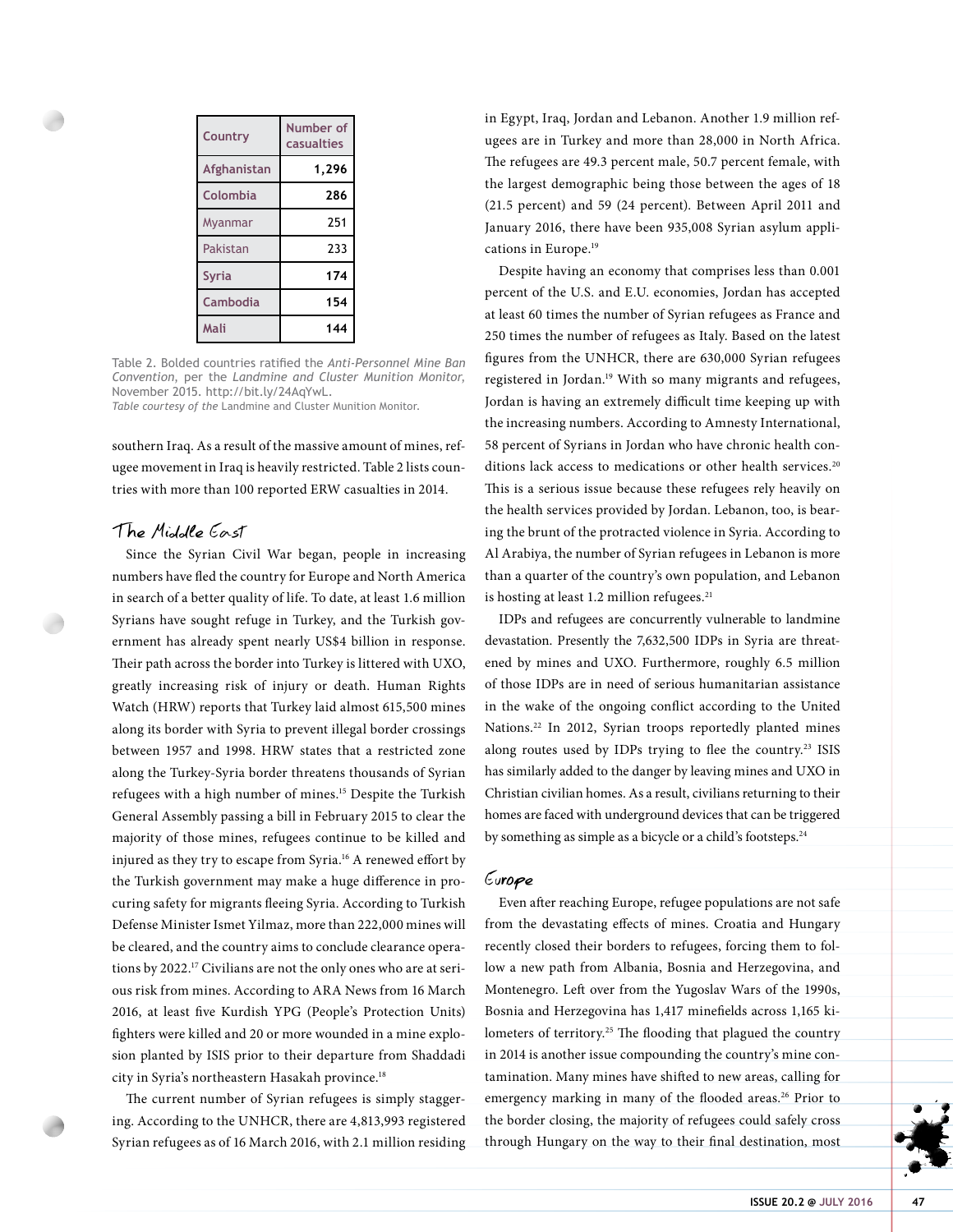



The Za'atari refugee camp for Syrians in Jordan, November 2013. *Photo courtesy of CISR.*

often Germany or a Scandinavian country. Like Bosnia and Herzegovina, Croatia is rife with mines and UXO. There are an estimated 50,000 mines in the ground, and 198 people have died in Croatia from UXO since 1996.<sup>27</sup> Mines are dispersed across 10 counties and contaminate at least 77 towns and municipalities. Greece is a popular entry point for Middle Eastern and African refugees, and faces many of the same problems as Croatia. Despite reporting in 2011 that it cleared UXO from large amounts of land, a military official noted that residual contamination could still exist in multiple other areas of the country.27 The *Landmine and Cluster Munition Monitor* reports that a majority of these existing mines date back to the Greek civil war (1947–1949). Similar to Turkey, mines planted at least 50 years ago still pose a threat and cause long-term damage to refugee populations.<sup>28</sup> In 2016, Greece has seen 149,208 arrivals by sea according to the UNHCR. Additionally, 91 percent of those come from countries where refugees are extremely prevalent.29 Even after reaching their final destination, mine victims face great obstacles and challenges that limit their ability to thrive. In many cases, refugee mine survivors lack official recognition as refugees, mine victims or war victims, and do not achieve citizenship status. Displaced persons with disabilities routinely face insufficient and unequal access to housing, education, healthcare and rehabilitation within the refugee camps.<sup>30</sup>

# Africa

South Sudan is heavily mined, which threatens the respective IDP population. The Southern Sudan People's Liberation Army (SPLA) and the Sudan national army planted the vast majority of the mines and UXO during a 21 year civil war that ended in 2005 with the signing of the Comprehensive Peace Agreement. The most contaminated areas include the States of Central Equatoria, Eastern Equatoria, Upper Nile, and Jonglei. Currently, there are 225,286 South Sudanese refugees in Ethiopia, many of whom had to cross these states to secure safety. Thirty-four percent of casualties from mines oc-

curred in Upper Nile State, emphasizing the danger and risks refugees and IDPs take. The government of South Sudan implemented a National Mine Action Strategic Plan, creating a decentralized and rapid explosive ordnance disposal (EOD) response capacity within the army and the police forces in order to address residual mine and ERW contamination long term.<sup>31</sup>

Other African nations are also currently plagued by mines and their debilitating effects. Notably, Angola has a substantial amount of mine contamination following its long civil war (1975–2002). According to the Global Development Research Group, approximately 2.2 million citizens that live on 75 percent of the territory in Angola are threatened by UXO.<sup>32</sup> Particularly hampered by UXO, the province of Moxico is one of the most contaminated and poorest regions, yet the area has seen 8,000 refugees return since 2014. This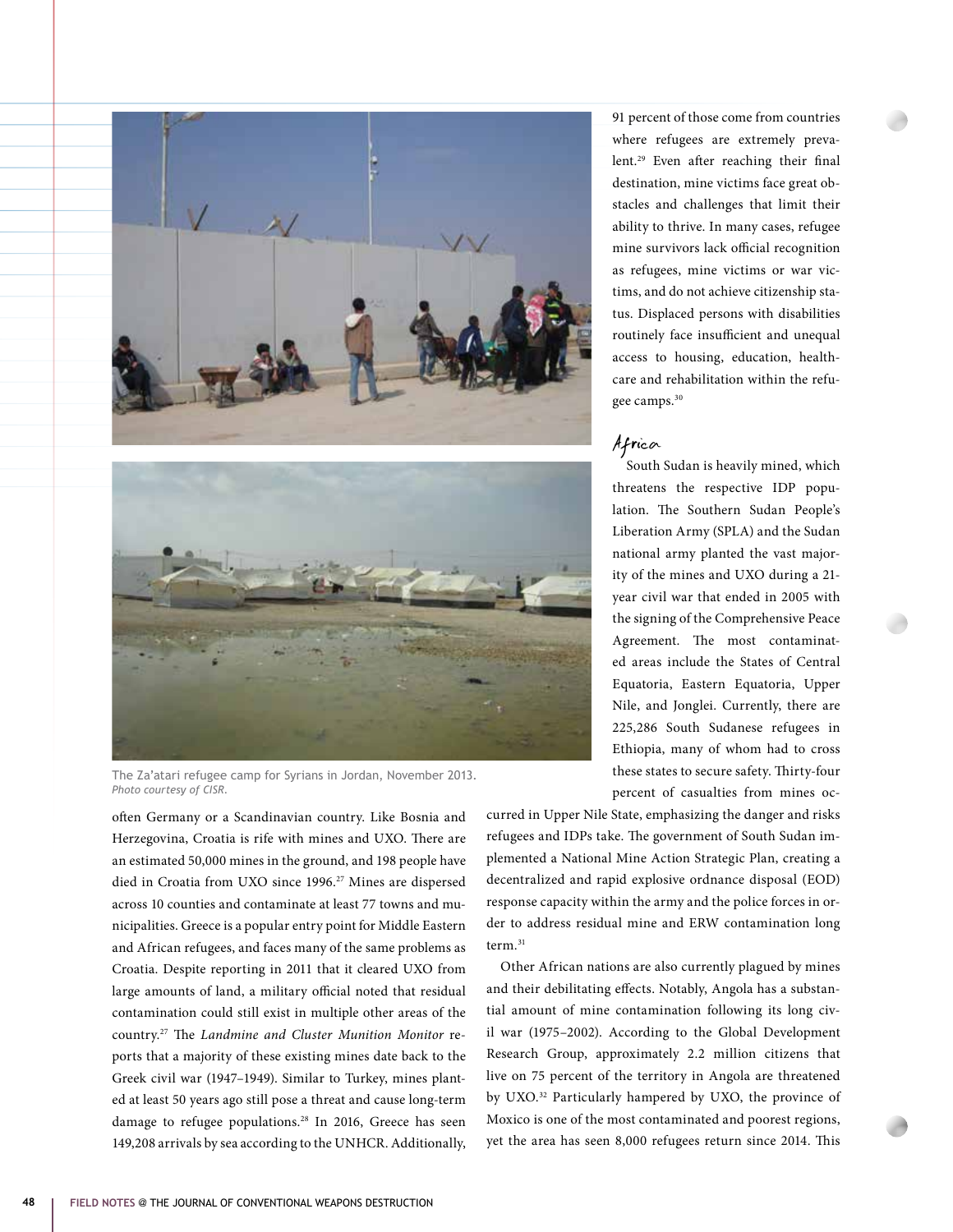

More than half of the refugees at Islahiya camp in southern Turkey are children and teenagers. *Photo courtesy of IRIN.*

group is at serious risk of injury or death from mines and cannot safely farm their land; the effect on the country's agriculture is significant. For the most part, Angolan farmers can no longer produce coffee, sugarcane, cotton or bananas, forcing the vast majority of the rural population to live below the poverty line.33 Despite the work of organizations such as The HALO Trust, which has destroyed more than 21,300 mines, thousands of Angolan residents have been killed or injured.<sup>34</sup>

According to the United Nations, the Democratic Republic of the Congo (DRC) has roughly 120,000 refugees and over 2 million IDPs, all of whom are threatened by the presence of mines.35 There are a substantial number of mines in the Kabalo territory, which was heavily mined during the civil war between 1998 and 2003. A 2011 Mine Action report notes that the large-scale movement of IDPs and refugees trying to return home are threatened by these mines.<sup>36</sup> In 2014, 47 people died from mines and there have been a total of 2,540 mine victims in the DRC. There are at least 130 suspected hazardous areas (SHA) and five are suspected to be impacted. At least 130 SHAs are affected by mines, and five areas are impacted by submunitions.<sup>37</sup> Somalia is equally littered with UXO. The eastern Somalia-Ethiopia border area is heavily contaminated with mines that were laid during the 1977 border war. According to the United Nations Mine Action Service (UNMAS), AP mines have caused only four percent of deaths and injuries in Somalia during 2011. In contrast, UXO represents 55 percent of casualties, thus highlighting the severity of the mine issue at present. Some of the effects of the mine proliferation in Somalia are similar to those in Angola, most notably a reduced availability for both livestock and agricultural production. Fortunately, according to the United Nations, the mine issue in Somalia could be resolved within a ten-year period if given proper attention.38

## Southeast Asia

Years of protracted violence in Southeast Asia has led to a landmine crisis that is currently being dealt with by both local governments and international agencies. Myanmar is particularly vulnerable. According to the Danish Refugee Council (DRC) and Danish Demining Group (DDG), in Kachin State, IDPs makeup nearly half of all mine casualties.<sup>39</sup> In fact, there were 3,450 recorded civilian casualties in Myanmar between 1999 and 2013.<sup>40</sup> Myanmar has a significant amount of IDPs resulting from more than 50 years of fighting between